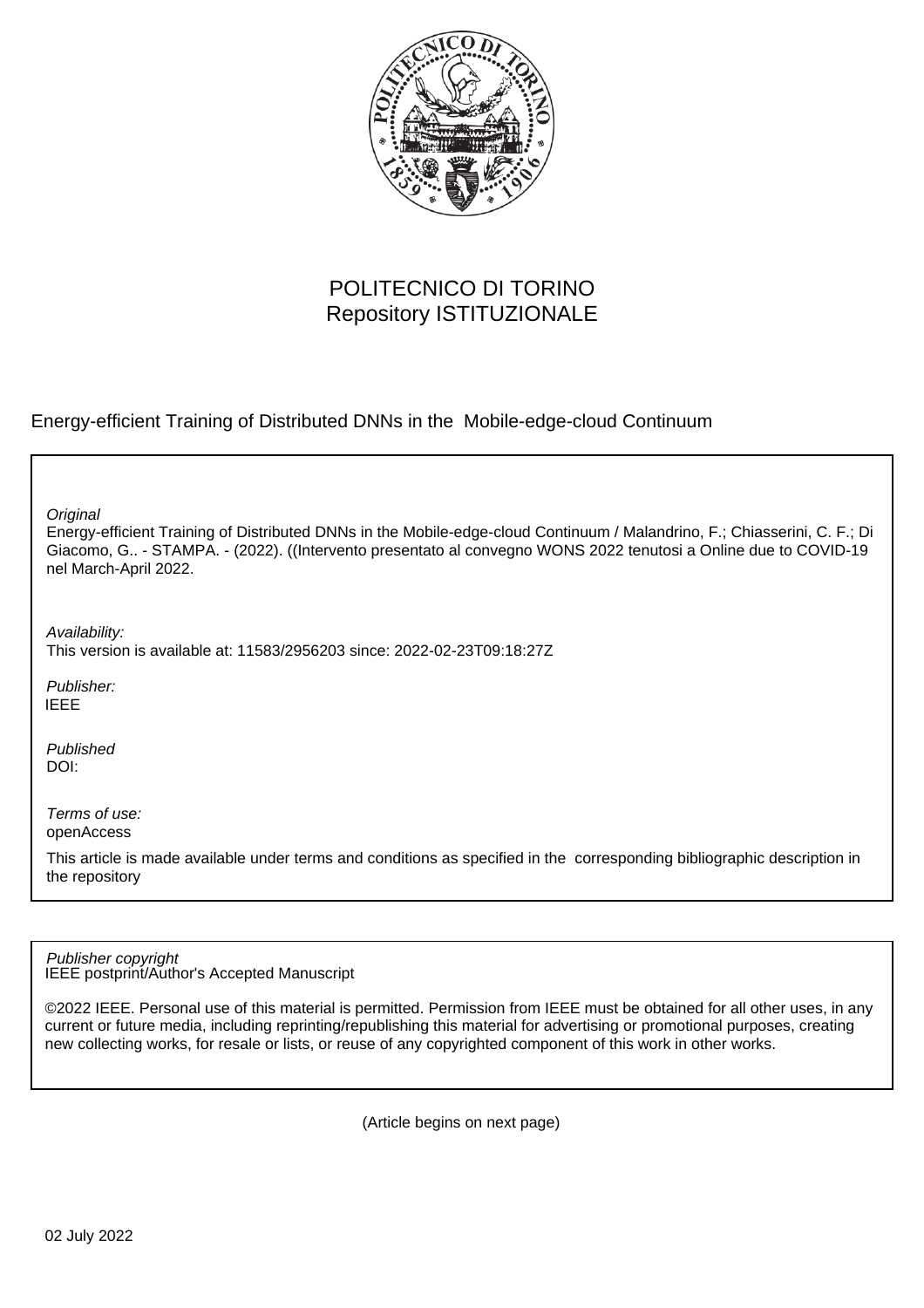# Energy-efficient Training of Distributed DNNs in the Mobile-edge-cloud Continuum

Francesco Malandrino CNR-IEIIT, CNIT

Carla Fabiana Chiasserini Politecnico di Torino, CNR-IEIIT, CNIT Giuseppe Di Giacomo Politecnico di Torino

*Abstract*—We address distributed machine learning in multitier (e.g., mobile-edge-cloud) networks where a heterogeneous set of nodes cooperate to perform a learning task. Due to the presence of multiple data sources and computation-capable nodes, a learning controller (e.g., located in the edge) has to make decisions about (i) which distributed ML model structure to select, (ii) which data should be used for the ML model training, and (iii) which resources should be allocated to it. Since these decisions deeply influence one another, they should be made jointly. In this paper, we envision a new approach to distributed learning in multi-tier networks, which aims at maximizing ML efficiency. To this end, we propose a solution concept, called RightTrain, that achieves energy-efficient ML model training, while fulfilling learning time and quality requirements. RightTrain makes highquality decisions in polynomial time. Further, our performance evaluation shows that RightTrain closely matches the optimum and outperforms the state of the art by over 50%.

#### I. INTRODUCTION

The combination of machine learning (ML) and 5G networks enables the so-called Internet of Intelligent Things, whereby user equipments (UEs), such as smartphones and smart-city devices, can leverage cloud-based ML services.

The diversity of the devices performing ML tasks will be matched by the diversity of the tasks themselves. Different applications and scenarios call for different ML approaches, including supervised [1] and unsupervised [2] learning, as well as hybrid approaches. A large number of these tasks can be accomplished through deep neural networks (DNNs), built by combining a sequence of *layers* of different types [1].

However, the performance of distributed learning depends upon three major factors, namely, (i) the quantity of the data used for learning, (ii) the learning strategy itself, e.g., the distributed DNN structure employed, and (iii) the computational and network resources allocated to the learning task. In this paper, we address such decisions by presenting a framework, named *RightTrain*, that makes joint high-quality, energy-efficient decisions about data usage, distributed DNN structure selection, DNN layer-to-physical node mapping, and resource allocation. Our framework can capture the nontrivial (and, often, counter-intuitive) ways in which such choices interact with each other, and yields decisions that are provably close to the optimum, while keeping a low complexity.

Our work is related to studies on distributed ML in edge scenarios. However, while those works [3]–[5] aim at finding the right resources to implement a given and immutable learning task, we take a more flexible approach, and address the important challenge of *adapting* the DNN structure and the resources it uses to one another, thus achieving unparalleled learning efficiency. Besides proposing such new solution concept, we also identify new research directions for distributed ML in multi-tier networks.

#### II. SYSTEM MODEL AND PROBLEM FORMULATION

The system model describes a DNN training task leveraging distributed learning and exploiting the resources of the nodes in the multi-tier network. Such nodes communicate with, and are coordinated by, a *central controller*, typically running at the edge of the network infrastructure, which collects information on the nodes' capabilities and position [3].

Input information. DNN learning tasks are performed through an architecture composed of *layers* of different types (e.g., fully-connected or convolutional). Each layer has a local set of *parameters* defining its behavior (e.g., the weights of a fully-connected layer), and *training* a DNN means finding the parameter values that minimize a global loss function.

Thus, the input to our problem includes (see Fig.  $1(a)$ ):

- a set  $\mathcal{L} = \{l_1, \ldots, l_L\}$  of *layers* of the DNN architecture to perform the learning task at hand;
- a set  $N$  of mobile, edge or cloud *physical nodes* with the capability to run one or more DNN layers;
- a set D of *data sources*.

For each layer  $l \in \mathcal{L}$ , we indicate with  $r(l)$  the computational requirement, which is known and expresses (e.g., in CPU cycles/Mbit) the amount of computing resources required to process one unit of traffic entering layer  $l$ , including both forward and backward passes. We are also given coefficients  $q(l)$ , indicating the ratio between outgoing and incoming data for layer l. Importantly, set  $\mathcal L$  of DNN layers is given as an input to our problem, as it comes from domainand application-specific knowledge. *Adapting* the DNN to the available network resources is, instead, one of the decisions we make, as set forth next.

For each node  $n \in \mathcal{N}$ , we are given the total amount  $R(n)$ of available computational resources therein, that can be allocated to the layers running at *n*. Parameters  $\mu(l, n) \in \{0, 1\}$ express whether node n has enough memory to execute layer l.

Concerning data transmission, for any two nodes  $n_1, n_2$ ,  $S(n_1, n_2)$  indicates the amount of data that can be transferred in a time unit over the link (assumed to be symmetric) between the two nodes. Also,  $S(n_1, n_2) = \infty$  if  $n_1 = n_2$ , and  $S(n_1, n_2) = 0$  if  $n_1$  and  $n_2$  cannot communicate. Finally, let  $\Delta(d)$  be the data generated by source  $d \in \mathcal{D}$  at each epoch.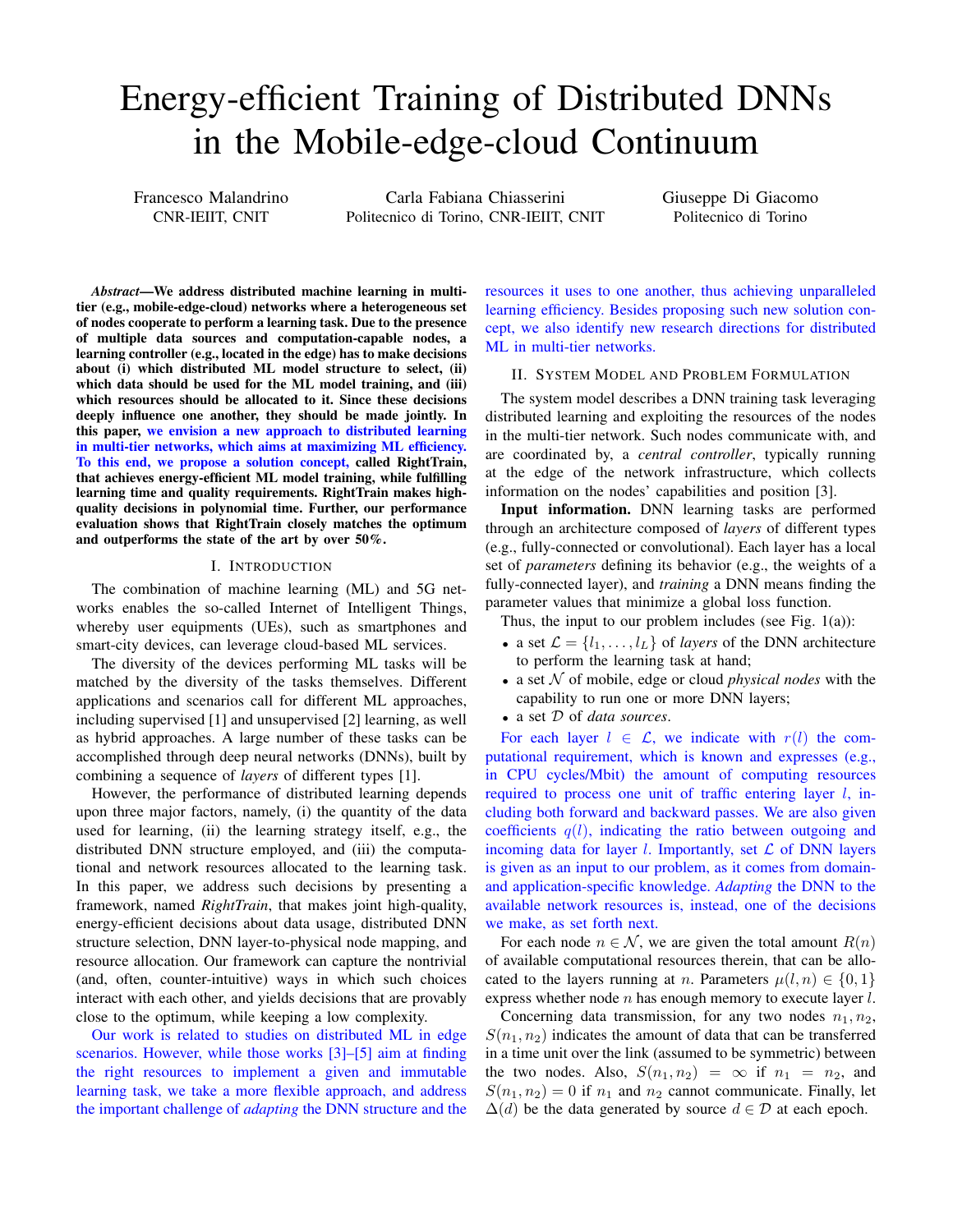

Fig. 1. (a) Model elements: *layers* of the DNN architecture  $(l_j,$  light blue), *data sources*  $(d_j,$  green), and *physical* nodes  $(n_j,$  orange); (b) a possible distributed DNN structure whose nodes are data sources and layer instances; (c) layer instance-to-node mapping; (d) a resource allocation, using only some of  $d_2$ 's data and, accordingly, reducing the computing resources allocated to instance  $(l_1, 2)$  as underlined by the shade of  $n_5$ .

Decision variables. Given the DNN architecture at hand, several *distributed structures* thereof can be envisioned, including data sources and one or more instances of each layer (see Fig. 1(b)); we refer to each of such structures as an *instance tree*. To run an instance tree, we need to identify the physical nodes to use, to allocate resources therein, and to determine the quantity of data to be used for training.

Building the instance tree. For each layer  $l \in \mathcal{L}$ , at least one and at most  $\alpha |D|$  *layer instances* shall be created, with  $\alpha \geq 1$ . Each layer instance runs at a physical node, and is identified as a pair  $(l, i)$ , where  $i = 1, \dots \alpha | \mathcal{D} |$ ; the set of layer instances is denoted by  $I$ . As mentioned, layer instances and data sources in  $D$  are connected to form an instance tree, with binary variables  $y(l, i, m, j) \in \{0, 1\}$  expressing whether layer instance  $(l, i)$  shall be connected to layer instance  $(m, j)$ . As depicted in Fig. 1(b), each data source  $d \in \mathcal{D}$  can be associated with at most one instance  $(d, 1)$ , and not associating a source with any layer instance means not using it.

Instance-to-node mapping and resource allocation. Given the instance tree and the network topology, the coordinator has to decide which node  $n \in \mathcal{N}$  runs layer instance  $(l, i) \in \mathcal{I}$ ; such a decision is expressed through binary variables  $z(l, i, n) \in \{0, 1\}$ . Also,  $\nu(l, i)$  denotes the node running instance  $(l, i)$ , i.e., such that  $z(l, i, \nu(l, i)) = 1$ . Another decision concerns computational resources  $\rho(l, i) \leq R(\nu(l, i))$ (in CPU cycles/s), to be assigned to each layer instance  $(l, i)$ .

Training data and traffic. For each data source  $d$ , the coordinator determines the quantity  $x(d, 1, m, i)$  of data to be transferred towards layer instance  $(m, j)$ . Given the xvariables, we define  $\chi(l, i, m, j)$  as the quantity of data flowing over the link from instance (or source)  $(l, i)$  to instance  $(m, j)$ .

Constraints and objective function. First, the instance tree topology determined by the y-variables must include at least one instance of each layer, i.e.,  $\sum_{i\in [1...\alpha|\mathcal{D}|]} \sum_{(m,j)\in \mathcal{I}} y(l,i,m,j) \geq 1, \forall l \in \mathcal{L}$ , and only subsequent layers can be connected, i.e.,  $y(l, i, m, j) \leq 1_{[l \text{ is child of } m]}$  With regard to instanceto-node mapping (i.e., z-variables), each layer instance must be mapped onto exactly one node, i.e.,  $\sum_{n \in \mathcal{N}} z(l, i, n) = 1, \forall (l, i) \in \mathcal{I}$  and no layer instance can be mapped onto a node lacking the required memory resources, i.e.,  $z(l, i, n) \leq \mu(l, n), \forall (l, i) \in \mathcal{I}, n \in \mathcal{N}$ .

As for the  $\rho$ - and x-variables, the available computing and

communication resources cannot be exceeded, i.e.,

$$
\sum_{(l,i)\in\mathcal{I}:\ \nu(l,i)=n}\rho(l,i)\leq R(n),\quad\forall n\in\mathcal{N},\qquad(1)
$$

$$
\sum_{\substack{(l,i):\ \nu(l,i)=n\\(m,j):\ \nu(m,j)=n'}} \chi(l,i,m,j) \leq y(l,i,m,j)S(n,n'), \quad \forall n,n' \in \mathcal{N}.
$$
\n(2)

Finally, the data fed by a data source into a layer instance cannot exceed  $\Delta(d)$ , i.e.,  $x(d, 1, l, i) \leq \Delta(d)$ ,  $\forall d, (l, i)$ .

Decisions x, y, z and  $\rho$  fully describe the behavior of the DNN training task. However, they do not directly express: (i) the time taken by each learning epoch; (ii) the energy consumed in each learning epoch; (iii) the number of epochs needed to attain the required learning quality, i.e., the maximum allowable value of loss function  $\epsilon^{\text{max}}$ . We account for these quantities through functions  $\mathbf{T}(x, y, z, \rho)$ ,  $\mathbf{E}(x, y, z, \rho)$ , and  $\mathbf{K}(y, x, \epsilon)$ , respectively. Note that  $\mathbf{T}(x, y, z, \rho)$  and  $\mathbf{E}(x, y, z, \rho)$  are straightforward to characterize using [6], linking the CPU and memory resources associated with each layer to the corresponding energy consumption. Furthermore,  $E(x, y, z, \rho)$  values can be normalized to account for the fact that saving energy is more critical for some devices, e.g., battery-powered ones, than for others. Finally, it is important to highlight how  $\mathbf{T}(x, y, z, \rho)$  captures the transfer times between devices as well as the computation times.  $\mathbf{K}(y, x, \epsilon)$ can instead be obtained through different means, e.g., testbed measurements [7], which also include the effect of the quantity and quality of available data on accuracy. All such functions represent inputs to our problem.

Given  $T$ ,  $E$ , and  $K$ , we formulate our problem of minimizing the learning energy consumption, subject to the constraints above and to achieving loss  $\epsilon^{\text{max}}$  by time  $T^{\text{max}}$ , as:

$$
\min_{x,y,z,\rho} \mathbf{K}(y,x,\epsilon^{\max})\mathbf{E}(x,y,z,\rho) \tag{3}
$$

$$
\text{s.t.}\mathbf{K}(y,x,\epsilon^{\max})\mathbf{T}(x,y,z,\rho)\leq T^{\max}.\tag{4}
$$

### III. THE RIGHTTRAIN SOLUTION

Directly optimizing (3) subject to constraints (4) is a daunting task. We thus introduce the RightTrain solution concept, whose main steps are summarized in Fig. 2. It takes as an input the set of instance trees to consider (like the one in Fig. 1(b)); such a set can be efficiently computed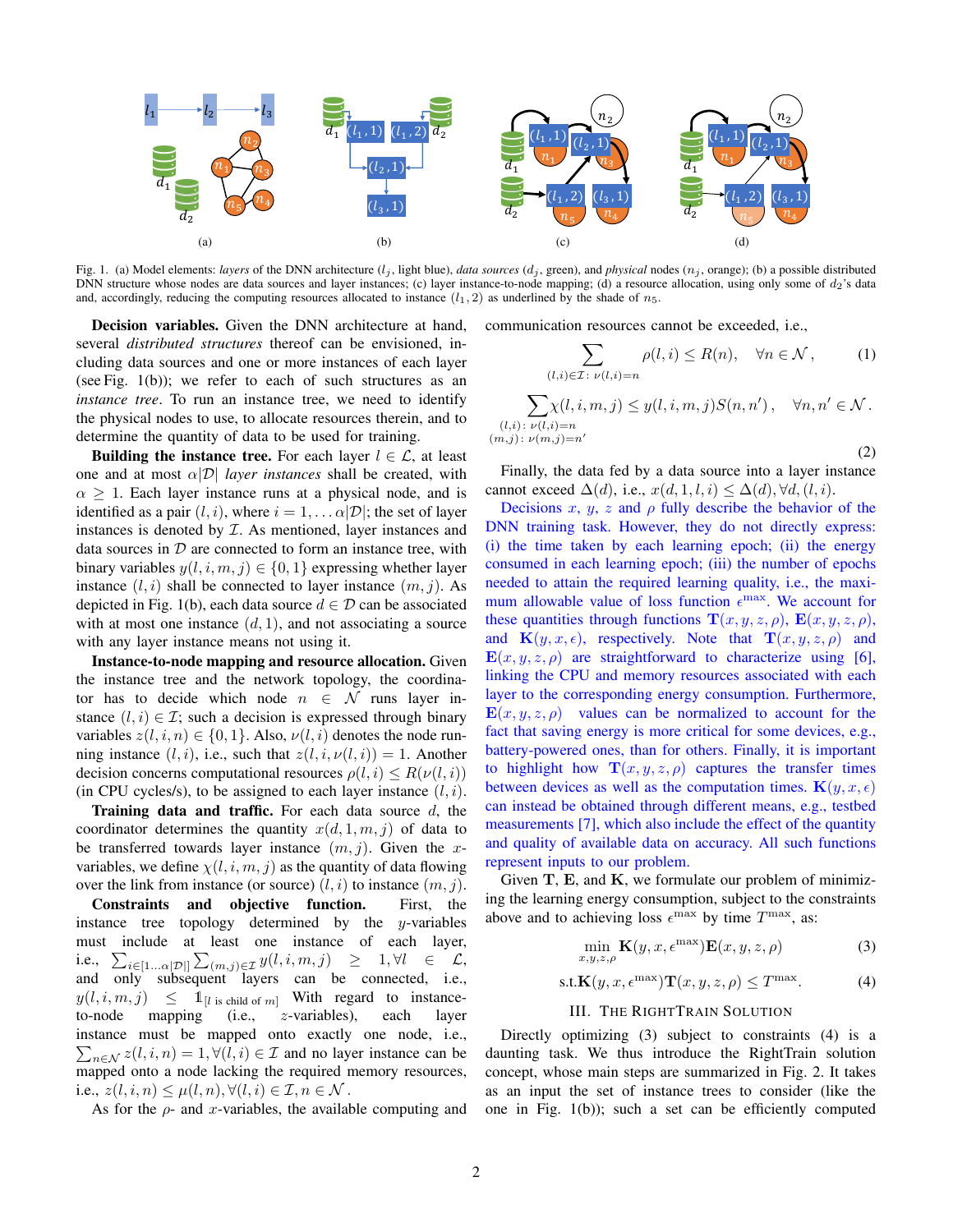offline, in a scenario- and application-dependent manner. Then, *temporarily* assuming that all data and resources will be used, RightTrain iterates over the instance trees, selecting at each step the one requiring the least amount of *total* processing (Step 1 in Fig. 2, detailed in Sec. III-A). For each tree, the y-variables are given, hence, in Step 2 (Sec. III-B) RightTrain makes the mapping decisions z, still keeping the *temporary* assumption that all data and resources will be used. This assumption is dropped in Step 3 (Sec. III-C), which seeks to refine the solution obtained in Step 2 by using less data and/or less computing power, thereby reducing the energy consumption without jeopardizing the learning performance. If a feasible solution is obtained, then the algorithm terminates (Step 4); otherwise, it goes back to Step 1 and moves to the next instance tree.

#### *A. Instance tree ordering*

Ideally, in Step 1 of the RightTrain solution one would like to select a tree minimizing the energy consumption (3); however, this is not possible as instance-to-node mapping and resource assignment decisions (respectively, Steps 2–3) have yet to be made. Nonetheless, the instance tree – along with information on layer and data source characteristics – allows estimating the total quantity of *processing* entailed by the tree itself, which can be expressed as:

$$
\mathbf{K}(y, \Delta, \epsilon^{\max}) \sum_{l \colon (l,i) \in \mathcal{I}} r(l) \sum_{d \in \mathcal{D} \colon (l,i) \text{ is } \substack{m \in \mathcal{L} \text{ in path} \\ \text{an ancestor of } d}} \Delta(d) \prod_{m \in \mathcal{L} \text{ in path}} q(m). \tag{5}
$$

Looking at (5) from right to left, the processing required by a given layer  $l$  of a DNN for each epoch depends upon [8]: (i) the incoming data (which in turn depends upon the  $q$ coefficients of the layers traversed before  $l$ ) and (ii) the layer complexity. Such quantities are then summed across all layer instances, and multiplied by the number of epochs to run.

#### *B. Layer instance-to-node mapping*

Step 3 of RightTrain *maps* layer instances in  $\mathcal I$  onto nodes in  $N$ . As mentioned, initially such decisions are made assuming that all available data and computational capabilities are used. The resulting problem is combinatorial and, in general, hard to approach; on the positive side, however, we can leverage the *tree* structure connecting layer instances, as exemplified in Fig. 1(b). We do so by:

*(i)* building the *expanded graph*, summarizing all viable mapping decisions, and



Fig. 2. Main steps of RightTrain: given the DNN architecture at hand, at each iteration RightTrain selects the DNN structure (i.e., instance tree) with the lowest computational load (Step 1, Sec. III-A). It then makes the near-optimal layer instance-to-node mapping (Step 2, Sec. III-B), and further improves efficiency by tweaking data and resource utilization (Step 3, Sec. III-C).

| <b>Algorithm 1</b> Step 3 of RightTrain                                       |
|-------------------------------------------------------------------------------|
| <b>Require:</b> Expanded graph $\{d\} \cup \{(l, i, n)\} \cup \{\Omega\}$     |
| 1: $\mathcal{T} \leftarrow {\Omega}$                                          |
| 2: while $\mathcal{D} \setminus \mathcal{T} \not\equiv \emptyset$ do          |
| 3: $w^*, \pi^* \leftarrow \infty, \emptyset$                                  |
| for all $d \in \mathcal{D} \setminus \mathcal{T}, v \in \mathcal{T}$ do<br>4: |
| $w, \pi \leftarrow$ RestrictedMinWeightPath $(d, v, T^{\max})$<br>5:          |
| if $w < w^*$ then<br>6:                                                       |
| $w^*, \pi^* \leftarrow w, \pi$<br>7:                                          |
| $\mathcal{T} \leftarrow \mathcal{T} \cup \pi^{\star}$<br>8:                   |
| 9: for all $(l, i, n) \in \mathcal{T}$ do                                     |
| 10: $z(l, i, n) \leftarrow 1$                                                 |

*(ii)* computing a delay-aware Steiner tree (DA-ST) on the expanded graph, i.e., the minimum-weight tree spanning the vertices that correspond to the considered instance tree, with the additional constraint on the maximum learning time. By construction, the topology of the DA-ST corresponds to nearoptimal mapping decisions.

The vertices of the DA-ST tree represent the layer instanceto-node mapping minimizing energy consumption (3), under the above conditions, i.e., that all data and resources are used. The mapping between vertices and decisions is made as summarized in Alg. 1. Given the expanded graph, in Line 1 we initialize the DA-ST  $\mathcal{T}$ , so as to include vertex  $\Omega$ . Then, so long as there are data sources not yet included in the tree (Line 2), we look for the minimumweight path connecting a data source d not yet in  $T$  with a vertex v in  $\mathcal{T}$ , subject to (4). To this end, we leverage function RestrictedMinWeightPath $(d, v, T^{\max})$  (Line 5), providing the path  $\pi$  connecting each data source d not yet reached by  $T$  with each vertex v already in the tree, as per [9]. The minimum-weight path is then identified (Line 7) and added to the DA-ST  $T$  in Line 8. Once all data sources have been included,  $T$  is complete. The algorithm therefore sets to 1 the z-variables corresponding to the selected DA-ST vertices (Line 10), and returns them.

In addition to providing high-quality decisions, Alg. 1 has a remarkably low (namely, quadratic) computational complexity, as can be seen by inspecting the algorithm itself. Indeed, the outermost loop is performed at most  $|\mathcal{D}|$  times, and the inner one at most  $|\mathcal{T}|$  times.

#### *C. Optimizing data and resource usage*

In Steps 2 and 3, we have set the y-variables and  $z$ -variables. The values of both variable sets have been obtained under the assumption that all data from the selected data sources and all the capabilities of the involved physical nodes are used. Next, Step 3 seeks to establish whether *all* that data and that computational power are really needed. Our goal is thus to obtain a solution that meets all constraints in (4), while further improving the energy objective in (3).

Given the y- and z-values, the problem in  $(3)$ – $(4)$  only has continuous variables, i.e., x and  $\rho$ . Such continuous problems can be efficiently tackled by off-the-shelf solvers or through iterative gradient-based methods like BFGS, with polynomial worst-case complexity [10], and much faster in most cases.